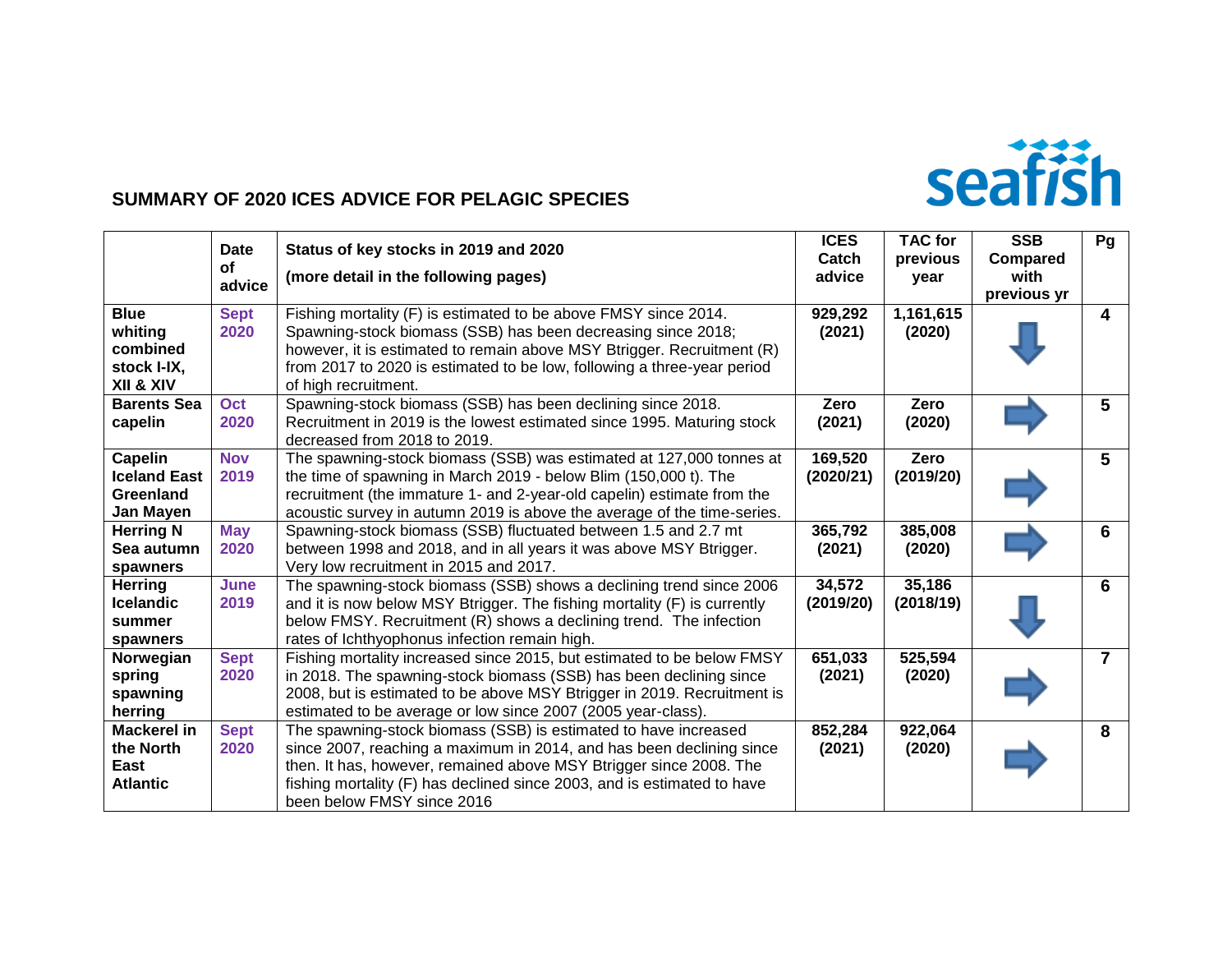|                                                                | <b>Date</b><br>of<br>advice | Status of key stocks in 2019 and 2020<br>(more detail in the following pages)                                                                                                                                                                                                       | <b>ICES</b><br>Catch<br>advice | <b>TAC for</b><br>previous<br>year   | <b>SSB</b><br>Compared<br>with<br>previous yr | Pg              |
|----------------------------------------------------------------|-----------------------------|-------------------------------------------------------------------------------------------------------------------------------------------------------------------------------------------------------------------------------------------------------------------------------------|--------------------------------|--------------------------------------|-----------------------------------------------|-----------------|
| <b>Norway</b><br>pout in the<br><b>North Sea</b>               | Oct<br>2020                 | Stock size is highly variable from year to year, due to recruitment<br>variability and a short life span. Spawning-stock biomass above Bpa<br>most of time series. Recruitment in 2018 and 2019 was above the long-<br>term average.                                                | 254,038<br>(2021)              | 167,105<br>(2020)                    |                                               | $\mathbf{9}$    |
| Sandeel in<br>the Dogger<br>Bank (1r)                          | Feb<br>2020                 | The spawning-stock biomass was below precautionary levels at the<br>beginning of 2019. Recruitment in 2018 was slightly above the mean<br>following very low recruitment in 2017.                                                                                                   | 113,987<br>(2020)              | 91,906<br>(2019)                     |                                               | 10              |
| Sandeel in<br>central and<br>southern N<br>Sea (2r)            | Feb<br>2020                 | SSB below limit biomass level since 2004 (except in 2011), increasing in<br>2018 but decreasing 2019. Since 2000 recruitment low. 2016 year class<br>one of the largest in the time-series. Lowest recruitment on record in<br>2017 and low in 2018. Fishing mortality low in 2018. | 62,658<br>(2020)               | 5,000<br><b>Monitoring</b><br>(2019) |                                               | 10 <sup>°</sup> |
| Sandeel in<br>north/central<br>$N$ Sea (3r)                    | Feb<br>2020                 | SSB has been above precautionary levels since 2015. Recruitment in<br>2019 5 <sup>th</sup> highest on record, whilst 2018 above long-term average.<br>Fishing mortality (F) declined in early 2000s low since but increasing.                                                       | 155,072<br>(2019)              | 133,610<br>(2019)                    |                                               | 10              |
| Sandeel in<br>north/central<br>$N$ Sea $(4)$                   | Feb<br>2020                 | Fishing mortality low since 2005, increased 2018, decreased 2019. SSB<br>fluctuated. 2019 above the long-term average, following the low<br>recruitment of 2018.                                                                                                                    | 39,611<br>(2020)               | 5,000<br><b>Monitoring</b><br>(2019) |                                               | 11              |
| Sandeel in<br>waters West<br>of Scotland                       | June<br>2018                | The fishery started in the early 1980s and peaked around the mid-<br>1980s. Even though the fishery is not restricted, landings have been<br>close to zero since 2001.                                                                                                              | <b>No TAC</b><br>(2018)        | <b>No TAC</b><br>(2017)              |                                               | 11              |
| Sandeel in<br><b>Viking and</b><br><b>Bergen Banks</b><br>(5r) | <b>Feb</b><br>2019          | The stock size is unknown, but it is probably low. Fishing pressure is<br>unknown, but it is probably very low.                                                                                                                                                                     | Zero<br>(2019/20)              | Zero<br>(2018)                       |                                               | 11              |
| Sandeel in<br>the Kattegat<br>(6)                              | Feb<br>2019                 | The stock size and the fishing pressure are unknown, but they are<br>thought to be very low.                                                                                                                                                                                        | 175<br>(2019/20)               | 175<br>(2018)                        |                                               | 11              |
| Sandeel in<br><b>Shetland</b><br>(7r)                          | Feb<br>2019                 | The stock size is unknown. Fishing pressure is unknown, but it is<br>probably very low and stable.                                                                                                                                                                                  | Zero<br>(2019/20)              | Zero<br>(2018)                       |                                               | 11              |
| Sprat in the<br><b>Baltic</b>                                  | <b>May</b><br>2020          | SSB is above MSY Btrigger. Increase in SSB in 2016-2017 due to<br>strong 2014 year class (2015–2018 below or close to average, 2019<br>above average). Fishing mortality remained above FMSY since 2002.                                                                            | 181,567-<br>316,833<br>(2021)  | 169,965 -<br>233,704<br>(2020)       |                                               | 12              |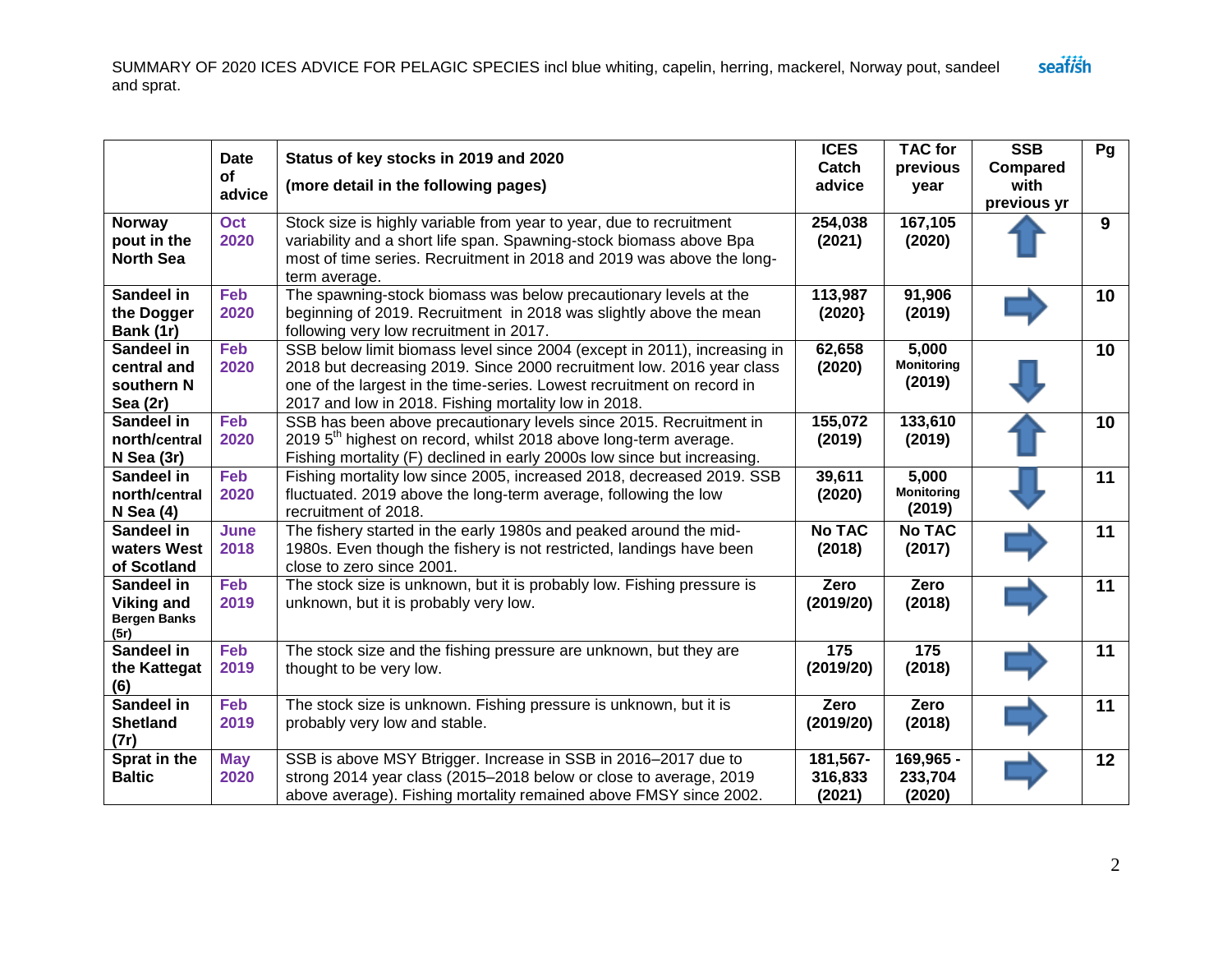|                                                             | <b>Date</b><br>οf<br>advice | Status of key stocks in 2019 and 2020<br>(more detail in the following pages)                                                                                                                                                                                                        | <b>ICES</b><br>Catch<br>advice | <b>TAC for</b><br>previous<br>year | <b>SSB</b><br>Compared<br>with<br>previous yr | Pg      |
|-------------------------------------------------------------|-----------------------------|--------------------------------------------------------------------------------------------------------------------------------------------------------------------------------------------------------------------------------------------------------------------------------------|--------------------------------|------------------------------------|-----------------------------------------------|---------|
| Sprat in the<br>Skaggerak/<br>Kattegat/<br><b>North Sea</b> | <b>April</b><br>2020        | The spawning-stock biomass (SSB) has been above MSY Bescapement<br>since 2013. Fishing mortality (F) has been higher than average for the<br>last four years. Recruitment (R) is estimated to have been below the<br>long-term average, but above the average of the last ten years. | 207,807<br>(2020-21)           | 138,726<br>2019-20                 |                                               | $12 \,$ |
| Sprat in the<br>West of<br>Scotland/S.<br><b>Celtic Sea</b> | June<br>2019                | Adult stock size and fishing pressure are unknown.                                                                                                                                                                                                                                   | 2,800<br>$(2020-21)$           | 2,800<br>2018-19                   |                                               | 13      |
| Sprat in the<br>English<br><b>Channel</b>                   | June<br>2020                | In 2019, the biomass index increased compared to the 2018 estimate<br>(but still less than half the value between 2013 and 2015). The harvest-<br>rate index peaked in 2016, but has declined since. The harvest rate for<br>2019 was half the 2018 value.                           | 1,446<br>(2021)                | 1,506<br>(2020)                    |                                               | 13      |

#### **KEY**

**Fishing mortality –** Removals from a stock by fishing.

**Spawning Stock Biomass –** total weight of all sexually mature fish in the stock.

#### **MSY – Maximum Sustainable Yield.**

**FMSY –** fishing at levels that catch the maximum proportion of a fish stock that can safely be removed on a continuous basis.

**BMSY** – spawning stock biomass that results from fishing at FMSY for a long time.

#### **PA – Precautionary Approach**

**FPA** – precautionary reference point for fishing mortality.

**BPA** – precautionary reference point for spawning stock biomass.

**Mg'ment – Management Plan** – agreed by all parties to maintain/rebuild stocks.

**Btrigger** – Value of spawning stock biomass that triggers a specific management action.

**Cpue –** Catch per unit effort.

**Lpue** – Landing per unit effort.

**W catch is 'Wanted catch' -** (see sprat) is used to describe fish that would be landed in the absence of the EU landing obligation. The 'unwanted catch' refers to the component that was previously discarded.

*In the following tables a very simple statement has been included on the status of the spawning stock biomass in comparison with the previous year. This is an estimate based on ICES stock status information and is not necessarily definitive.*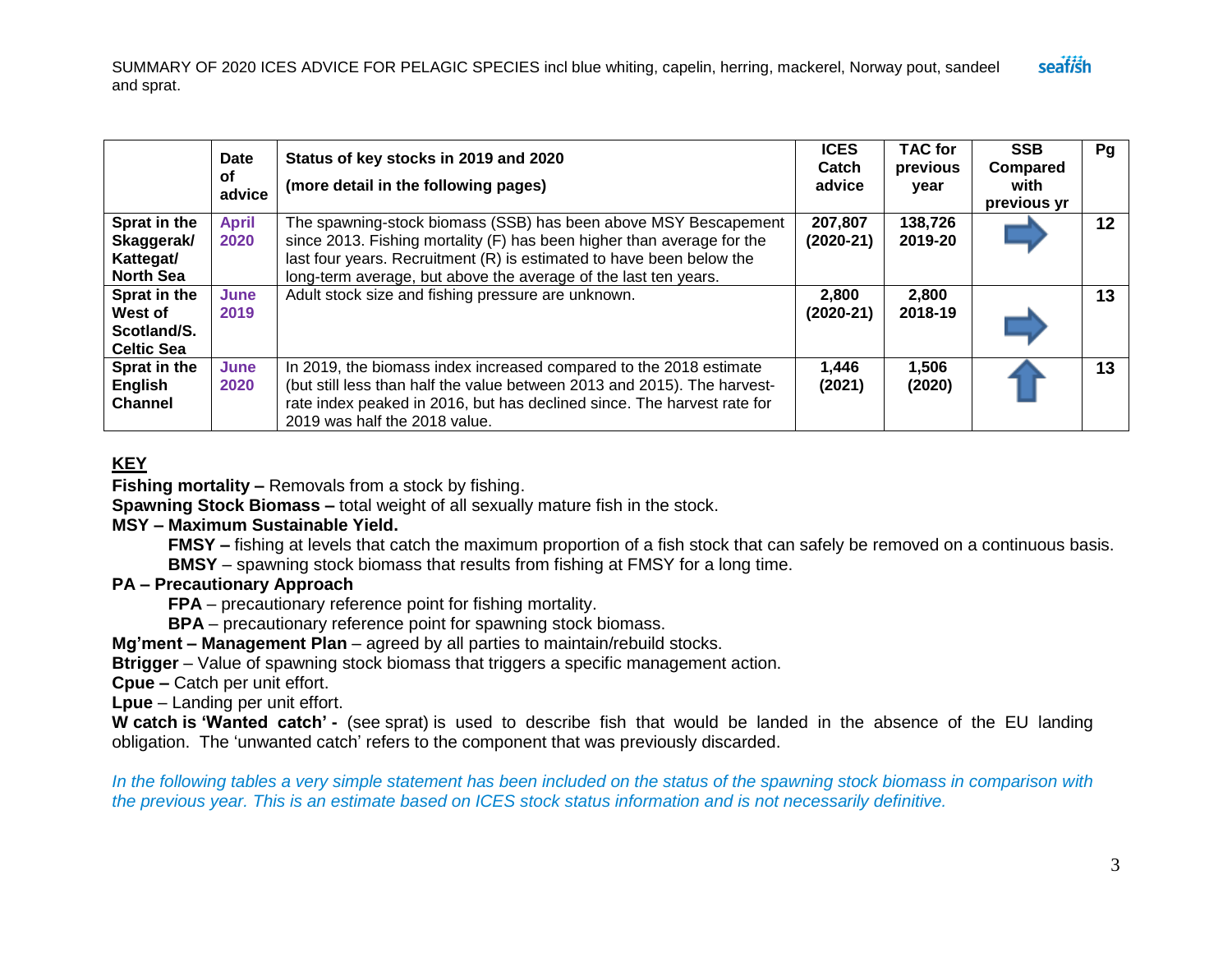## **BLUE WHITING**

| <b>Stock</b>                                                                              | <b>TAC</b> for<br>2020<br><b>Tonnes</b> | <b>Status of stock in</b><br>September 2020                                                                                                                                                                                                                                                                                                                                                                                                                                                                                                                                                                                                                                                                                                                                                      | *Fishing<br>mortality -<br><b>1. MSY</b><br>2. PA      | TAC advice for 2021                                                                                                                                                                                                                                                                                                                                                                                                                                                                                                                                                                                              | *SSB Status<br><b>1. MSY</b><br>2. PA                                                                                              |
|-------------------------------------------------------------------------------------------|-----------------------------------------|--------------------------------------------------------------------------------------------------------------------------------------------------------------------------------------------------------------------------------------------------------------------------------------------------------------------------------------------------------------------------------------------------------------------------------------------------------------------------------------------------------------------------------------------------------------------------------------------------------------------------------------------------------------------------------------------------------------------------------------------------------------------------------------------------|--------------------------------------------------------|------------------------------------------------------------------------------------------------------------------------------------------------------------------------------------------------------------------------------------------------------------------------------------------------------------------------------------------------------------------------------------------------------------------------------------------------------------------------------------------------------------------------------------------------------------------------------------------------------------------|------------------------------------------------------------------------------------------------------------------------------------|
| Inside safe biological limits                                                             |                                         |                                                                                                                                                                                                                                                                                                                                                                                                                                                                                                                                                                                                                                                                                                                                                                                                  | 3. Mg'ment Plan                                        |                                                                                                                                                                                                                                                                                                                                                                                                                                                                                                                                                                                                                  | 3. Mg'ment plan                                                                                                                    |
| Blue whiting combined<br>stock<br>Sub-areas I-IX, XII and<br>XIV<br><b>September 2020</b> | 1,161,615<br>tonnes                     | Fishing mortality (F) is<br>estimated to be above FMSY<br>since 2014. Spawning-stock<br>biomass (SSB) has been<br>decreasing since 2018;<br>however, it is estimated to<br>remain above MSY Btrigger.<br>Recruitment (R) from 2017 to<br>2020 is estimated to be low,<br>following a three-year period<br>of high recruitment.<br>The assessment uses data<br>from one survey only, as the<br><b>International Blue Whiting</b><br><b>Spawning Stock Survey</b><br>(IBWSS), which was<br>cancelled in 2020 due to the<br>COVID-19 disruption. But low<br>recruitment in the most recent<br>years is confirmed by a<br>number of other surveys. This<br>low recruitment will result in a<br>decrease in stock size, as<br>well as a reduction in fishing<br>opportunities in the coming<br>years. | 1. Above<br>2. Harvested<br>sustainability<br>3. Above | ICES advises that when the<br>long-term management<br>strategy agreed by the<br>European Union, the Faroe<br>Islands, Iceland, and Norway<br>is applied, catches in 2021<br>should be no more than<br>929,292 tonnes.<br>A long-term management<br>strategy was agreed by the<br>European Union, the Faroe<br>Islands, Iceland, and Norway<br>in 2016. ICES has evaluated<br>the strategy and found it to be<br>precautionary.<br>SSB is declining and recent<br>recruitments have been low,<br>which caused a reduction in<br>the advised TAC, capped at<br>-20% applying the long-term<br>management strategy. | <b>DECLINING</b><br><b>Spawning stock</b><br><b>biomass</b><br>1. Above trigger<br>2. Full<br>reproductive<br>capacity<br>3. Above |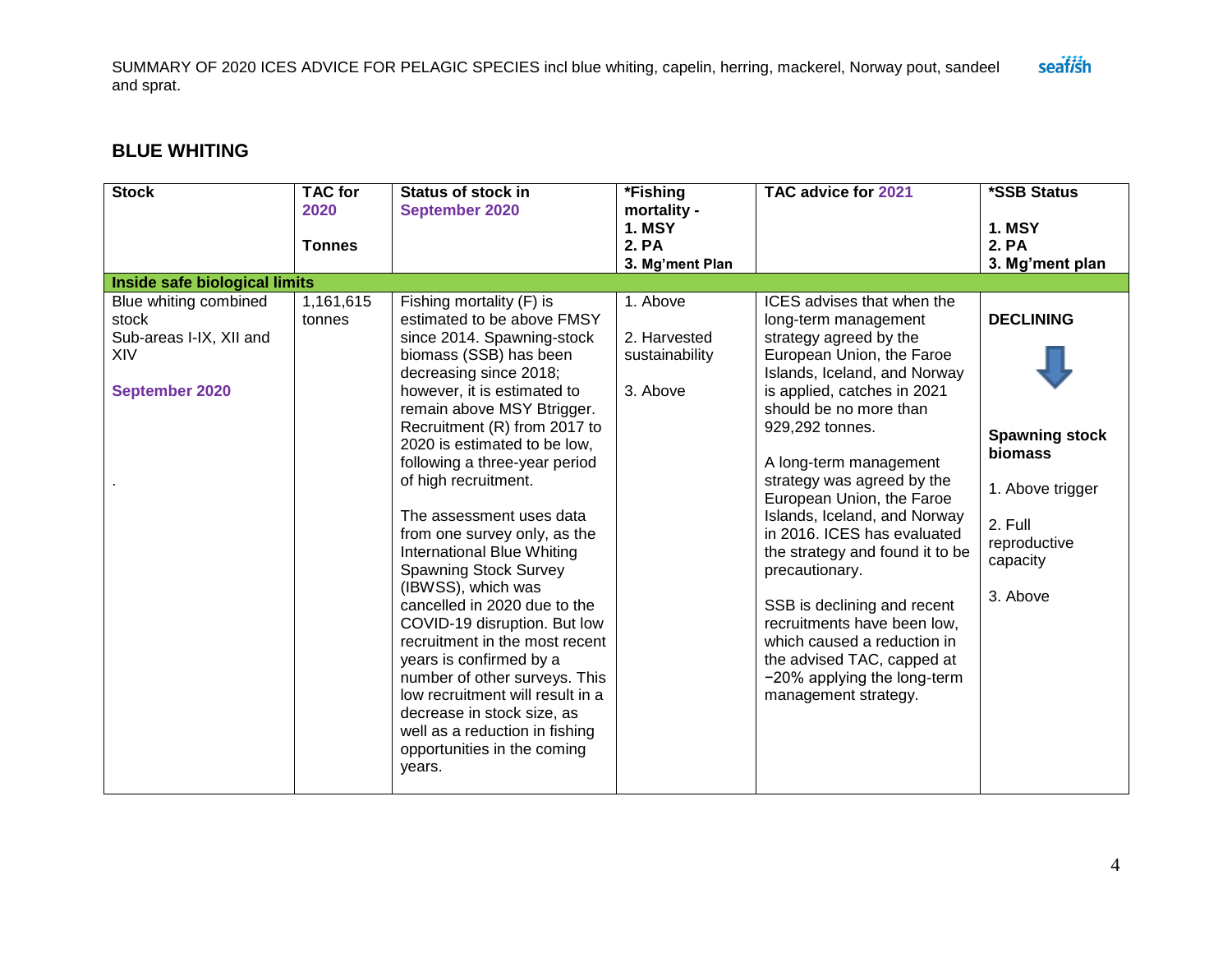### **CAPELIN**

| <b>Stock</b>                                                                                                                      | <b>TAC</b>            | Status of stock in Oct &                                                                                                                                                                                                                                                                                                                                                               | *Fishing                                     | TAC advice for 2020 and                                                                                                                                                      | *SSB Status                                                                                                                                 |
|-----------------------------------------------------------------------------------------------------------------------------------|-----------------------|----------------------------------------------------------------------------------------------------------------------------------------------------------------------------------------------------------------------------------------------------------------------------------------------------------------------------------------------------------------------------------------|----------------------------------------------|------------------------------------------------------------------------------------------------------------------------------------------------------------------------------|---------------------------------------------------------------------------------------------------------------------------------------------|
|                                                                                                                                   | <b>Tonnes</b>         | Nov 2019 and 2020                                                                                                                                                                                                                                                                                                                                                                      | mortality -<br><b>1. MSY</b>                 | 2021                                                                                                                                                                         | <b>1. MSY</b>                                                                                                                               |
|                                                                                                                                   |                       |                                                                                                                                                                                                                                                                                                                                                                                        | 2. PA<br>3. Mg'ment Plan                     |                                                                                                                                                                              | 2. PA<br>3. Mg'ment plan                                                                                                                    |
| Reference points not fully defined                                                                                                |                       |                                                                                                                                                                                                                                                                                                                                                                                        |                                              |                                                                                                                                                                              |                                                                                                                                             |
| <b>Advice in October 2020</b>                                                                                                     |                       |                                                                                                                                                                                                                                                                                                                                                                                        |                                              |                                                                                                                                                                              |                                                                                                                                             |
| Barents Sea capelin<br>Subareas I and II,<br>excluding Division IIa<br>west of 5°W.<br>October 2020.<br><b>Abbreviated advice</b> | Zero<br>(2020)        | In Nov 2019 spawning-stock<br>biomass (SSB) has been<br>declining since 2018. The<br>estimate of recruitment (age<br>1) has been low since 2014,<br>and below time-series<br>average. Recruitment in<br>2019 is the lowest estimated<br>since 1995. Maturing stock<br>decreased from 2018 to<br>2019, and remains below the<br>harvest control rule (HCR)<br>limit to allow a fishery. | 1. Undefined<br>2. Undefined<br>3. Undefined | ICES advises that when the<br>management plan of the<br>Joint Norwegian-Russian<br><b>Fisheries Commission</b><br>(JNRFC) is applied, there<br>should be zero catch in 2021. | <b>SAME</b><br><b>Spawning stock</b><br>biomass<br>1. Below possible<br>reference point<br>2. Below<br>3. Not above with 95%<br>probability |
| <b>Advice in Nov 2019</b>                                                                                                         |                       |                                                                                                                                                                                                                                                                                                                                                                                        |                                              |                                                                                                                                                                              |                                                                                                                                             |
| Capelin in the Iceland<br>East Greenland Jan<br>Mayen area<br>Subareas V and XIV<br>and Division IIa west of                      | 2019/20<br>Zero catch | The spawning-stock<br>biomass (SSB) was<br>estimated at 127,000 tonnes<br>at the time of spawning in<br>March 2019 - below Blim                                                                                                                                                                                                                                                        | 1. Undefined<br>2. Undefined<br>3. Undefined | ICES advises that when the<br>harvest control rule agreed in<br>2015 by the Coastal States is<br>applied, the initial TAC for the<br>fishing season July 2020-               | <b>SAME</b><br><b>Spawning stock</b>                                                                                                        |
| $5^{\circ}$ W<br>November 2019                                                                                                    |                       | (150,000 t). The recruitment<br>(the immature 1- and 2-year-<br>old capelin) estimate from                                                                                                                                                                                                                                                                                             |                                              | March 2021 should be<br>169,520 tonnes. The<br>Icelandic Marine and                                                                                                          | biomass<br>1. Undefined                                                                                                                     |
| <b>New advice due 30</b><br><b>Nov 2020</b>                                                                                       |                       | the acoustic survey in<br>autumn 2019 is above the<br>average of the time-series.                                                                                                                                                                                                                                                                                                      |                                              | Freshwater Research<br>Institute will provide updated<br>catch advice based on<br>acoustic survey information<br>in autumn 2020/winter 2021.                                 | 2. Full reproductive<br>capacity<br>3. Below                                                                                                |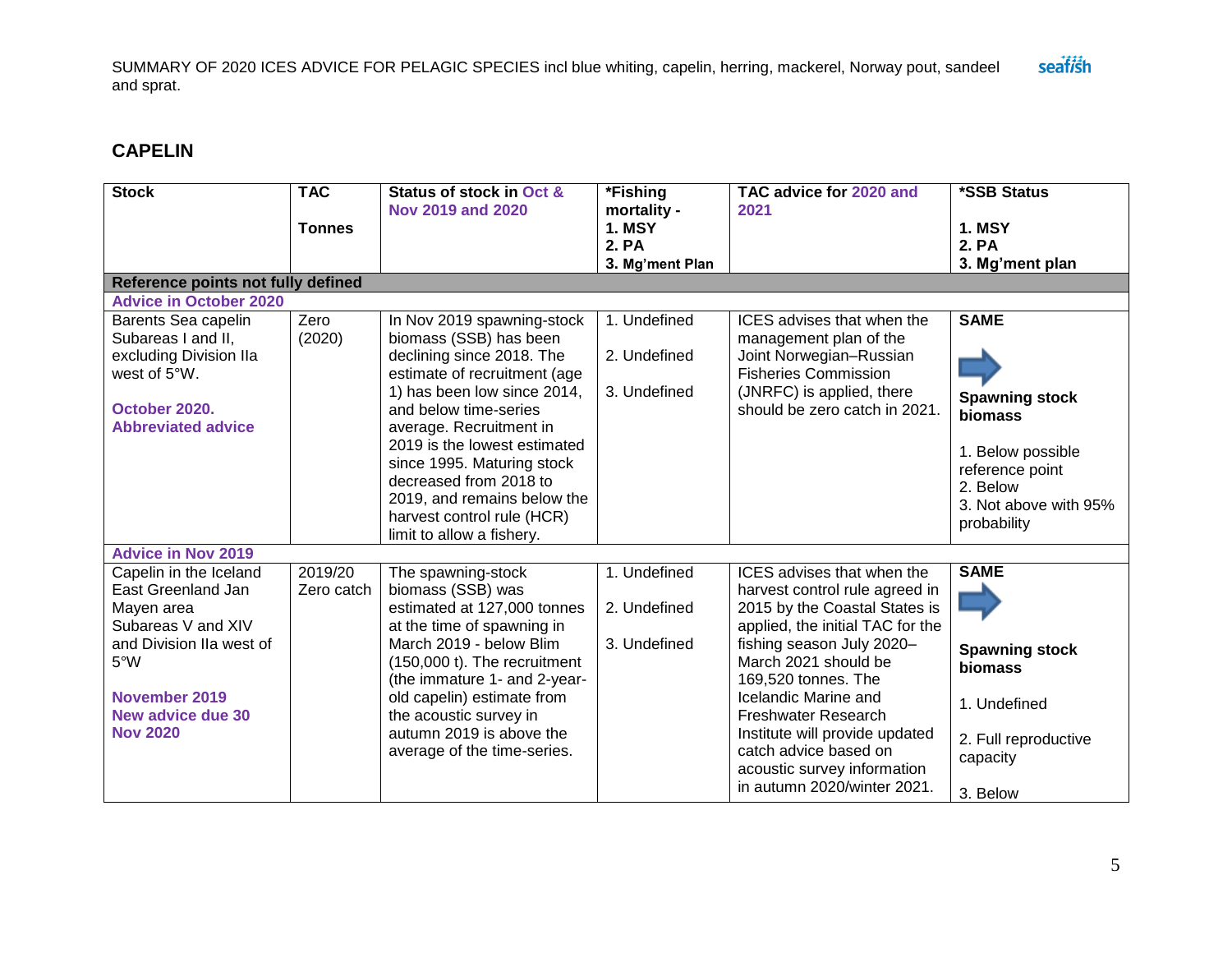## **HERRING**

| <b>Stock</b>                  | <b>TAC advice</b>  | Status of stock in 2019                                                                            | *Fishing        | TAC advice for 2021                                   | *SSB Status           |
|-------------------------------|--------------------|----------------------------------------------------------------------------------------------------|-----------------|-------------------------------------------------------|-----------------------|
|                               |                    |                                                                                                    | mortality -     |                                                       |                       |
|                               | <b>Tonnes</b>      |                                                                                                    | <b>1. MSY</b>   |                                                       | <b>1. MSY</b>         |
|                               |                    |                                                                                                    | 2. PA           |                                                       | 2. PA                 |
| Inside safe biological limits |                    |                                                                                                    | 3. Mg'ment Plan |                                                       | 3. Mg'ment plan       |
|                               |                    | NOTE: 2019 advice.                                                                                 |                 |                                                       | <b>DECLINING</b>      |
| Herring in IV and VIId        | 385,008 in<br>2020 |                                                                                                    | 1. Below        | ICES advises that when the                            |                       |
| North Sea, Eastern            |                    | Spawning-stock biomass<br>(SSB) fluctuated between                                                 | 2. Harvested    | MSY approach is applied,<br>catches in 2021 should be |                       |
| English channel -             |                    | 1.5 and 2.7 mt between                                                                             |                 |                                                       |                       |
| autumn spawners               |                    | 1998 and 2018 - in all years                                                                       | sustainably     | no more than 365,792 t.<br>NOTE: 2019 advice. The     |                       |
| <b>May 2020</b>               |                    | it was above MSY Btrigger.                                                                         | 3. Not          | advice for 2020 is for an                             | <b>Spawning stock</b> |
| <b>Abbreviated advice</b>     |                    | Fishing mortality (F) has                                                                          | applicable      | increase in catch but a                               | biomass               |
|                               |                    | been below FMSY since                                                                              |                 | reduction in stock size is                            |                       |
|                               |                    | 1996. Recruitment relatively                                                                       |                 | expected in the coming                                | 1. Below trigger      |
|                               |                    | low since 2002, and v low in                                                                       |                 | years due to the lack of                              |                       |
|                               |                    | 2015 and 2017. Fishing                                                                             |                 | strong incoming year                                  | 2. Full reproductive  |
|                               |                    | pressure is below FMSY,                                                                            |                 | classes and a reduction in                            | capacity              |
|                               |                    | FPA, and Flim; spawning                                                                            |                 | the contribution of the strong                        |                       |
|                               |                    | stock size above indicators.                                                                       |                 | 2013 year class.                                      | 3. Not applicable     |
|                               |                    | Stocks at risk of being outside safe biological limits and below biomass action point BMSY-trigger |                 |                                                       |                       |
| Herring Icelandic             | 35,186             | The spawning-stock                                                                                 | 1. Appropriate  | ICES advises that when the                            | <b>DECLINING</b>      |
| summer spawners Va            | 2018/19            | biomass (SSB) shows a                                                                              |                 | Iceland management plan is                            |                       |
|                               |                    | declining trend since 2006                                                                         | 2. Harvested    | applied, catches in the                               |                       |
| <b>June 2019</b>              |                    | and it is now below MSY                                                                            | sustainably     | fishing year 2019/2020                                |                       |
|                               |                    | Btrigger. The fishing                                                                              |                 | should be no more than                                |                       |
|                               |                    | mortality (F) is currently                                                                         | 3. Within       | 34,572 tonnes. SSB has                                |                       |
|                               |                    | below FMSY. Recruitment                                                                            | expected range  | declined since 2009                                   | <b>Spawning stock</b> |
|                               |                    | (R) shows a declining trend                                                                        |                 | because of high natural                               | biomass               |
|                               |                    | since highest value in 2002.                                                                       |                 | mortality caused by an                                | 1. Below trigger      |
|                               |                    | Fishing pressure on the                                                                            |                 | Ichthyophonus infection                               |                       |
|                               |                    | stock is below FMSY, Fpa,                                                                          |                 | (2009-2011 and 2017-                                  | 2. Increased risk     |
|                               |                    | and Flim. Spawning stock                                                                           |                 | 2018) and decreasing                                  |                       |
|                               |                    | size is below MSY Btrigger                                                                         |                 | recruitment. The infection                            | 3. Above trigger      |
|                               |                    | and between Bpa and Blim.                                                                          |                 | rates of lcht remain high.                            |                       |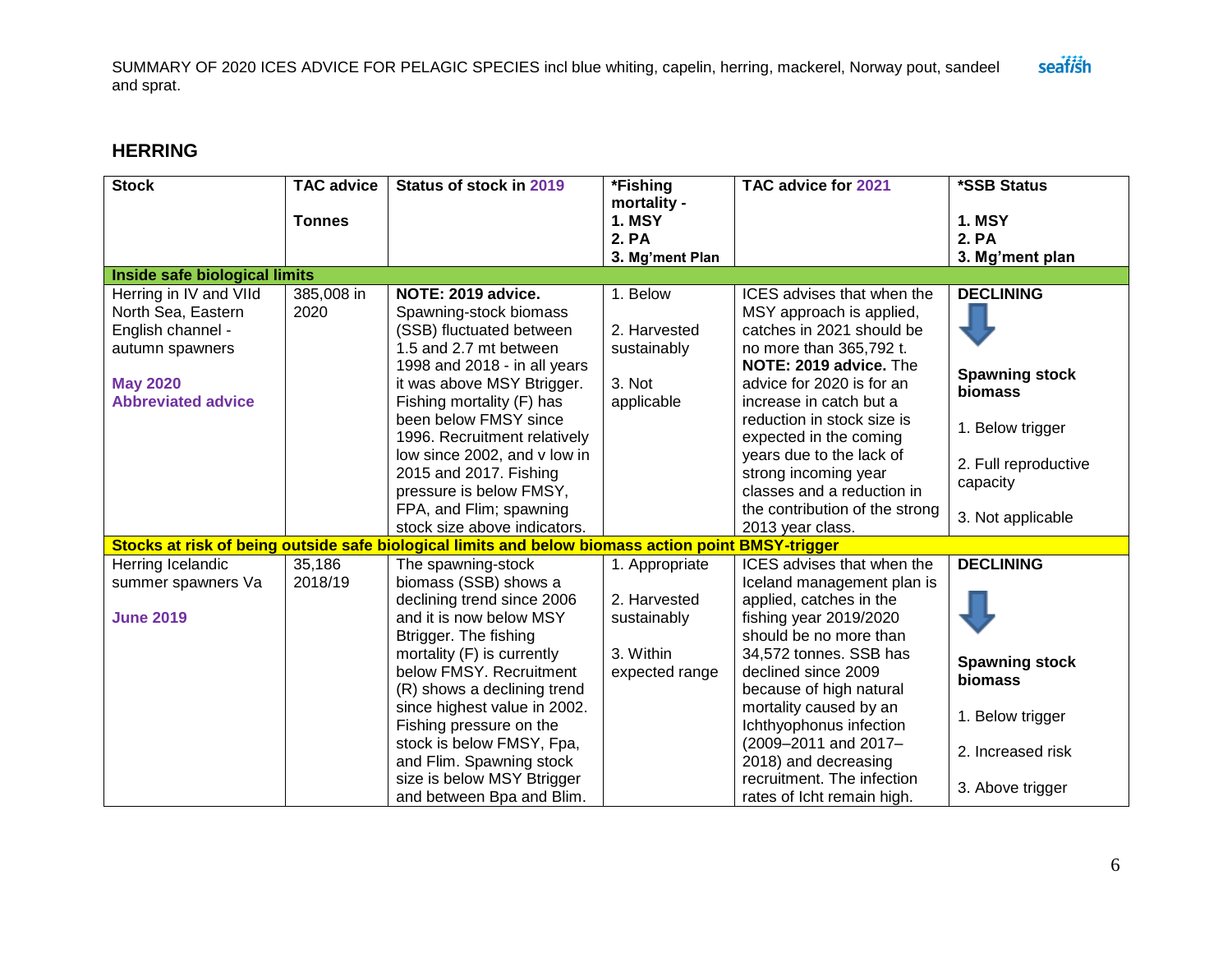## **HERRING contd**

| <b>Stock</b>                                                                                                                                               | <b>TAC for</b><br>2029<br><b>Tonnes</b> | <b>Status of stock in October</b><br>2019                                                                                                                                                                                                                                                                                                                                                                                                                                                                                | *Fishing<br>mortality -<br><b>1. MSY</b><br>2. PA<br>3. Mg'ment Plan | TAC advice for 2021                                                                                                                                                                                                                                                                                                                                                                                                                                                                       | *SSB Status<br><b>1. MSY</b><br>2. PA<br>3. Mg'ment plan                                                                   |
|------------------------------------------------------------------------------------------------------------------------------------------------------------|-----------------------------------------|--------------------------------------------------------------------------------------------------------------------------------------------------------------------------------------------------------------------------------------------------------------------------------------------------------------------------------------------------------------------------------------------------------------------------------------------------------------------------------------------------------------------------|----------------------------------------------------------------------|-------------------------------------------------------------------------------------------------------------------------------------------------------------------------------------------------------------------------------------------------------------------------------------------------------------------------------------------------------------------------------------------------------------------------------------------------------------------------------------------|----------------------------------------------------------------------------------------------------------------------------|
| Inside safe biological limits                                                                                                                              |                                         |                                                                                                                                                                                                                                                                                                                                                                                                                                                                                                                          |                                                                      |                                                                                                                                                                                                                                                                                                                                                                                                                                                                                           |                                                                                                                            |
| Norwegian spring<br>spawners (Atlanto-<br>Scandian) herring.<br>ICES sub area I,<br>divisions IIa, Va, Vb.<br>September 2020.<br><b>Abbreviated advice</b> | 524,594                                 | The advice for 2021 is 24%<br>higher than that for 2020<br>due to an upward revision in<br>the 2016 year class, which<br>contributes more to the<br>catches in 2021.<br>As reported in Oct 2019<br>fishing mortality has<br>increased since 2015, but is<br>estimated to be below<br>FMSY in 2018. The<br>spawning-stock biomass<br>(SSB) has been declining<br>since 2008, but is estimated<br>to be above MSY Btrigger in<br>2019. Recruitment is<br>estimated to be average or<br>low since 2007 (2005 year-<br>class | 1. Above<br>2. Harvested<br>sustainably<br>3. Above                  | ICES advises that when the<br>long-term management<br>strategy agreed by the<br>European Union, the Faroe<br>Islands, Iceland, Norway,<br>and the Russian Federation<br>is applied, catches in 2021<br>should be no more than<br>651,033 tonnes.<br>A long-term management<br>strategy was agreed by the<br>European Union, the Faroe<br>Islands, Iceland, Norway,<br>and Russia in 2018. ICES<br>has evaluated the long-term<br>management strategy and<br>found it to be precautionary. | <b>SAME</b><br><b>Spawning stock</b><br><b>biomass</b><br>1. Above trigger<br>2. Full reproductive<br>capacity<br>3. Above |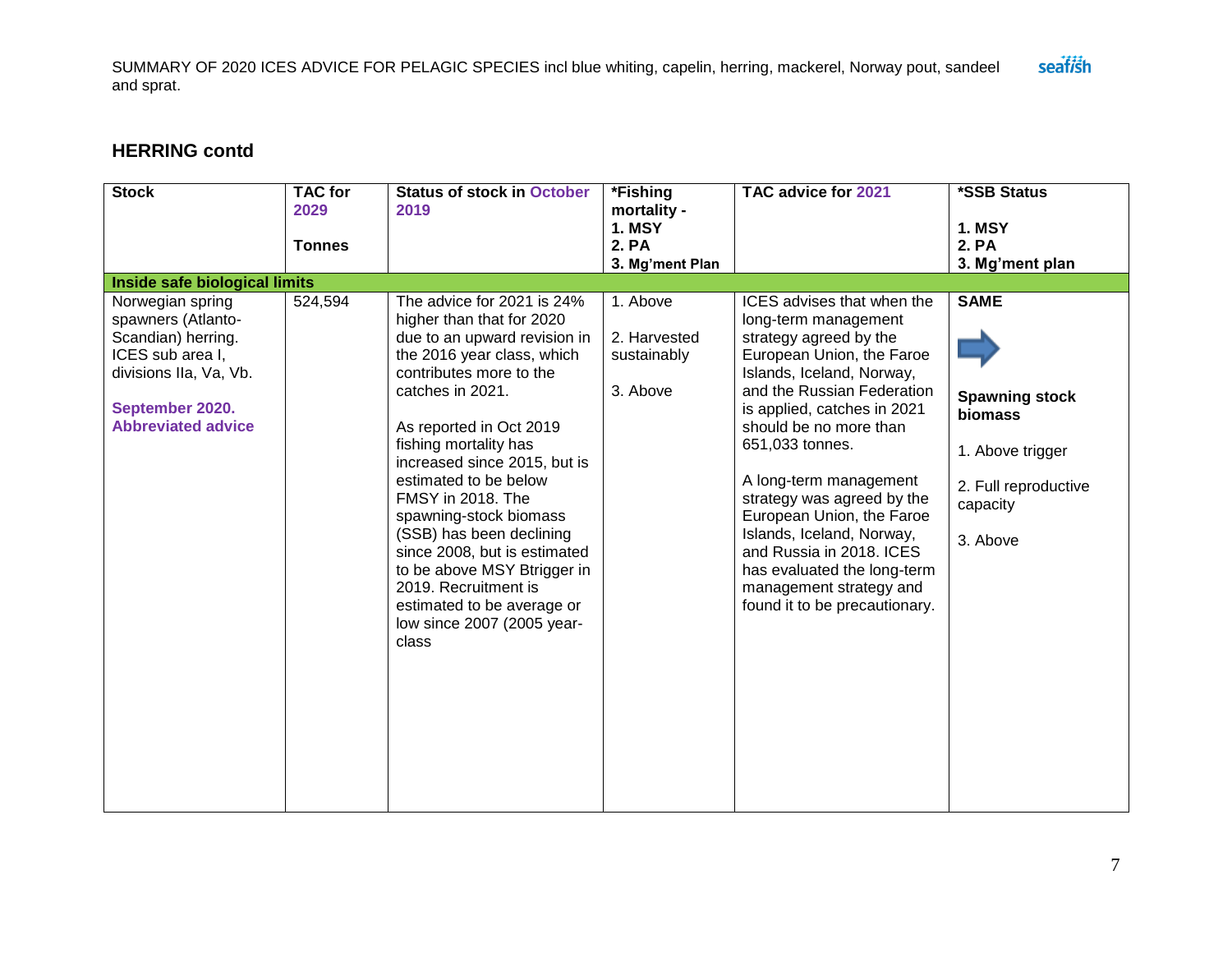# **MACKEREL**

| <b>Stock</b>                  | <b>TAC for</b><br>2020 | <b>Status of stock in Sept</b><br>2020 | *Fishing<br>mortality. Key - | TAC advice for 2021         | *SSB Status           |
|-------------------------------|------------------------|----------------------------------------|------------------------------|-----------------------------|-----------------------|
|                               |                        |                                        | <b>1. MSY</b>                |                             | <b>1. MSY</b>         |
|                               | <b>Tonnes</b>          |                                        | 2. PA                        |                             | 2. PA                 |
|                               |                        |                                        | 3. Mg'ment Plan              |                             | 3. Mg'ment plan       |
| Inside safe biological limits |                        |                                        |                              |                             |                       |
| Mackerel in the North         | 922,064                | The spawning-stock biomass             | 1. Below                     | ICES advises that when the  | <b>Spawning stock</b> |
| East Atlantic (NEA)           |                        | (SSB) is estimated to have             |                              | MSY approach is applied,    | biomass               |
| (combines Southern,           | No                     | increased since 2007,                  | 2. Harvested                 | catches in 2021 should be   |                       |
| Western and North Sea         | internation            | reaching a maximum in                  | sustainably                  | no more than 852,284        | <b>SAME</b>           |
| spawning                      | ally agreed            | 2014, and has been declining           |                              | tonnes.                     |                       |
| components).                  | quotas.                | since then. It has, however,           | 3. Not                       |                             |                       |
|                               | Values                 | remained above MSY                     | applicable                   |                             |                       |
| September 2020.               | presented              | Btrigger since 2008. The               |                              | The advised catch for 2021  |                       |
|                               | are the                | fishing mortality (F) has              |                              | is slightly lower than the  | 1. Above trigger      |
| <b>August 2020</b>            | sum of                 | declined since 2003, and is            |                              | advice for 2020, because    |                       |
| <b>ICES was asked to</b>      | unilateral             | estimated to have been                 |                              | there has been a downward   | 2. Full reproductive  |
| advise on long-term           | quotas                 | below FMSY since 2016.                 |                              | revision of the 2019 SSB as | capacity              |
| management                    | (including             | There has been a succession            |                              | well as a continued decline |                       |
| strategies for NEA            | quotas                 | of large year classes since            |                              | in SSB, though this was     | 3. Not applicable     |
| mackerel. Their               | and                    | 2001, with year classes since          |                              | partly offset by the upward |                       |
| response was                  | transfers).            | 2011 estimated to be above             |                              | revision of the FMSY value  |                       |
| published on 3 Aug.           |                        | average. As in previous                |                              | used for the advice.        |                       |
| <b>Their Management</b>       |                        | years, the assessment                  |                              |                             |                       |
| <b>Evaluation Strategy</b>    |                        | indicates conflicting signals          |                              |                             |                       |
| (MSE) tool provides a         |                        | between some of the data               |                              |                             |                       |
| useful instrument to          |                        | sources. The International             |                              |                             |                       |
| explore a wider range         |                        | <b>Ecosystem Summer Survey</b>         |                              |                             |                       |
| of uncertainties              |                        | in the Nordic Seas (IESSNS)            |                              |                             |                       |
| associated with NEA           |                        | index has remained at high             |                              |                             |                       |
| mackerel stock                |                        | levels since 2013, while the           |                              |                             |                       |
| assessment.                   |                        | triennial egg survey index             |                              |                             |                       |
|                               |                        | has been at low levels since           |                              |                             |                       |
|                               |                        | 2016.                                  |                              |                             |                       |
|                               |                        |                                        |                              |                             |                       |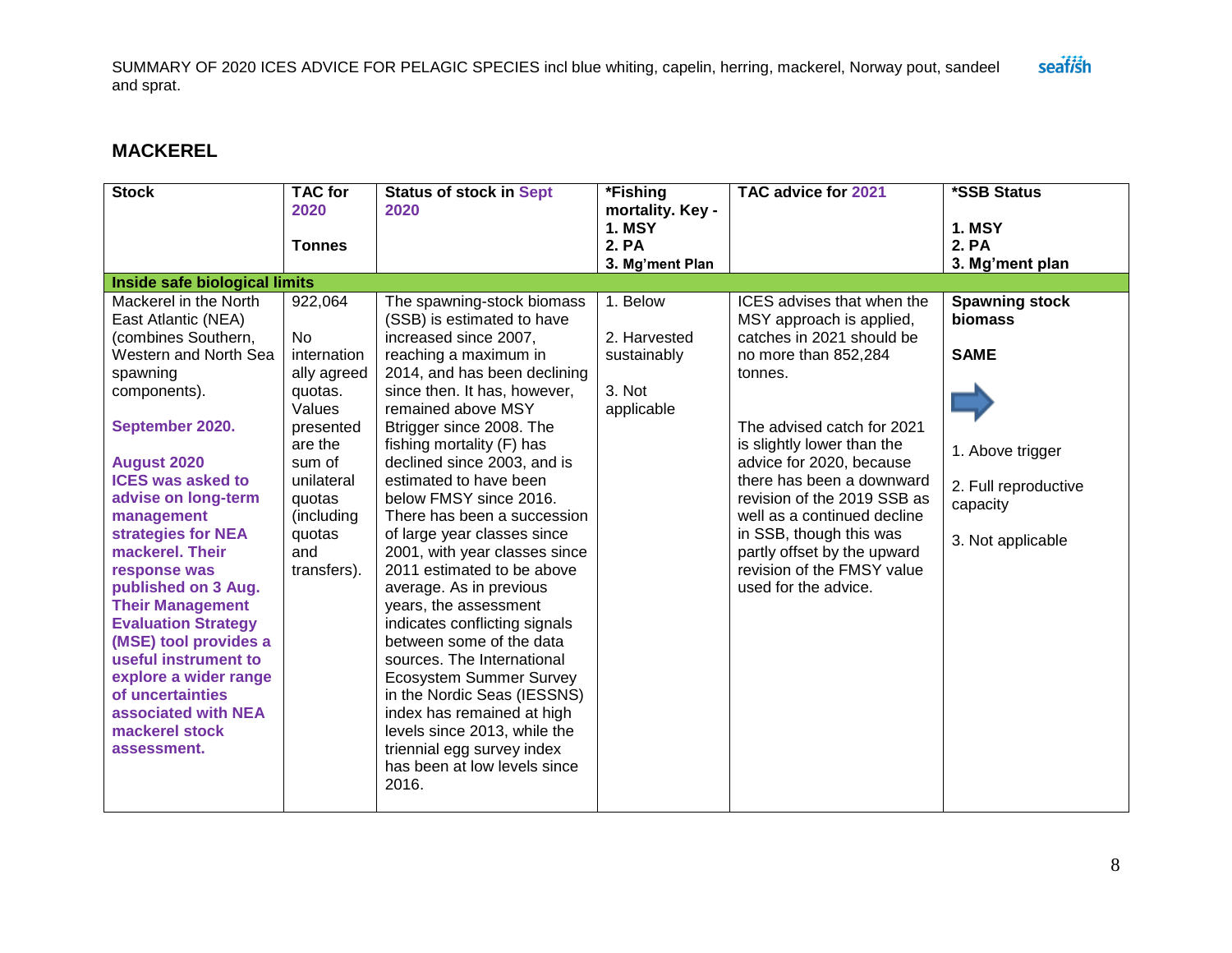## **NORWAY POUT**

| <b>Stock</b>                                                                                                                                | <b>TAC for</b><br>2020<br><b>Tonnes</b> | <b>Status of stock in October</b><br>2020                                                                                                                                                                                                                                                                                                                                                                                                                                                                                                                                                                                                                                                                                                                                                                                                                          | *Fishing<br>mortality -<br><b>1. MSY</b><br>2. PA | TAC advice for 2021                                                                                                                                                                                                                                                                                                                                                                                                                                                                                  | *SSB Status<br><b>1. MSY</b><br>2. PA                                                                                          |
|---------------------------------------------------------------------------------------------------------------------------------------------|-----------------------------------------|--------------------------------------------------------------------------------------------------------------------------------------------------------------------------------------------------------------------------------------------------------------------------------------------------------------------------------------------------------------------------------------------------------------------------------------------------------------------------------------------------------------------------------------------------------------------------------------------------------------------------------------------------------------------------------------------------------------------------------------------------------------------------------------------------------------------------------------------------------------------|---------------------------------------------------|------------------------------------------------------------------------------------------------------------------------------------------------------------------------------------------------------------------------------------------------------------------------------------------------------------------------------------------------------------------------------------------------------------------------------------------------------------------------------------------------------|--------------------------------------------------------------------------------------------------------------------------------|
|                                                                                                                                             |                                         |                                                                                                                                                                                                                                                                                                                                                                                                                                                                                                                                                                                                                                                                                                                                                                                                                                                                    | 3. Mg'ment Plan                                   |                                                                                                                                                                                                                                                                                                                                                                                                                                                                                                      | 3. Mg'ment plan                                                                                                                |
| Inside safe biological limits                                                                                                               |                                         |                                                                                                                                                                                                                                                                                                                                                                                                                                                                                                                                                                                                                                                                                                                                                                                                                                                                    |                                                   |                                                                                                                                                                                                                                                                                                                                                                                                                                                                                                      |                                                                                                                                |
| Norway pout in the<br>North Sea and<br>Skagerrak & Kattegat<br>Subarea IV and Division<br>Illa<br>October 2020<br><b>Abbreviated advice</b> | 167,105                                 | As reported in Oct 2019 the<br>stock size is highly variable<br>from year to year, due to<br>recruitment variability and a<br>short life span. Spawning-<br>stock biomass (SSB) is<br>estimated to have been<br>fluctuating above Bpa for<br>most of the time-series.<br>Fishing mortality (F) declined<br>between 1985 and 1995 and<br>has been fluctuating at a<br>lower level since 1995.<br>Recruitment in 2018 and<br>2019 was above the long-<br>term average.<br>The directed fishery for<br>Norway pout was closed in<br>2005, the first half of 2006,<br>and in 2007, as well as in the<br>first half of 2011 and 2012.<br>Historically, the fisheries<br>have resulted in bycatches<br>of other species, particularly<br>whiting, blue whiting,<br>haddock, saithe, and herring.<br>Bycatches of these species<br>have been low in the recent<br>decade. | 1. Undefined<br>2. Undefined<br>3. Not applicable | Due to the short-lived nature<br>of this species a preliminary<br>TAC is set every year, which<br>is updated on the basis of<br>advice in the first half of the<br>year.<br>ICES advises that when the<br>MSY approach is applied,<br>catches from 1 November<br>2020 to 31 October 2021<br>should be no more than<br>254,038 tonnes. The change<br>in advice (+52%) compared<br>to last year's advice results<br>from an upward revision of<br>SSB as well as the strong<br>2018-2020 year classes. | <b>INCREASING</b><br><b>Spawning stock</b><br>biomass<br>1. Undefined<br>2. Full reproductive<br>capacity<br>3. Not applicable |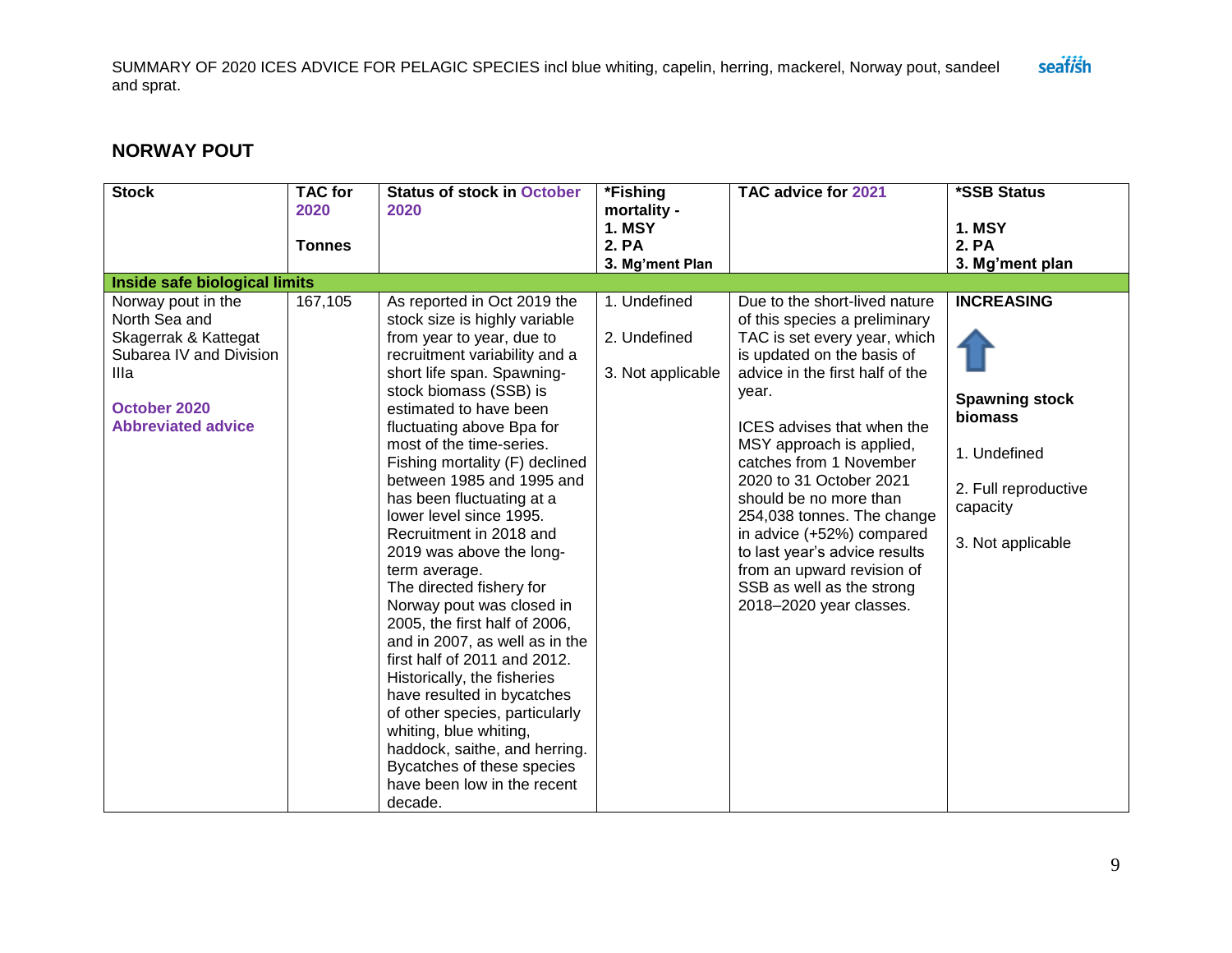### **SANDEEL**

| <b>Stock</b>                       | <b>TAC</b> for        | <b>Status of stock in February</b>                                                     | *Fishing                     | <b>TAC advice for 2019/2020</b>    | *SSB Status           |
|------------------------------------|-----------------------|----------------------------------------------------------------------------------------|------------------------------|------------------------------------|-----------------------|
|                                    | 2019<br><b>Tonnes</b> | 2019 and February 2020                                                                 | mortality -<br><b>1. MSY</b> | and 2020                           | <b>1. MSY</b>         |
|                                    |                       |                                                                                        | 2. PA                        |                                    | 2. PA                 |
|                                    |                       |                                                                                        | 3. Mg'ment Plan              |                                    | 3. Mg'ment plan       |
|                                    |                       | Sandeel in North Sea IV and IIIa - divided into sub areas 1r, 2r, 3r, 4, 5r, 6 and 7r. |                              |                                    |                       |
| Reference points not fully defined |                       |                                                                                        |                              |                                    |                       |
| 1r Sandeel Central and             | 91,916                | 1r SSB below precautionary                                                             | 1r                           | <b>1r</b> – ICES advises that when | <b>SAME</b>           |
| southern North Sea,                | (2019)                | reference points at start of                                                           | 1. Undefined                 | the MSY approach is                | 1. Below escapement   |
| Dogger Bank                        |                       | 2020, 2019 recruitment is                                                              | 2. Undefined                 | applied, catches in 2020           | 2. Reduced            |
|                                    |                       | slightly above mean, but                                                               | 3. Not applicable            | should be no more than             | reproductive capacity |
| <b>Feb 2020</b>                    |                       | higher in 2018. Fishing                                                                |                              | 113,987 tonnes.                    | 3. Not applicable     |
|                                    |                       | mortality at long-term                                                                 |                              |                                    |                       |
|                                    |                       | average last two years.                                                                |                              |                                    |                       |
| 2r Sandeel Central and             | 5,000                 | 2r SSB increased above                                                                 | 2r                           | 2r - ICES advises that when        | <b>DECREASING</b>     |
| South North Sea                    | (2019)                | precautionary reference                                                                | 1. Undefined                 | the MSY approach is                | 1. Below escapement   |
|                                    |                       | points in 2018 but dropped                                                             | 2. Undefined                 | applied, catches in 2020           | 2. Reduced            |
| <b>Feb 2020</b>                    |                       | below limit biomass level in                                                           | 3. Not applicable            | should be no more than             | reproductive capacity |
|                                    |                       | 2020. Since 2000                                                                       |                              | 62,658 tonnes.                     | 3. Not applicable     |
|                                    |                       | recruitment low (2016 one of                                                           |                              |                                    |                       |
|                                    |                       | the largest in the time-                                                               |                              |                                    |                       |
|                                    |                       | series). In 2019 slightly                                                              |                              |                                    |                       |
|                                    |                       | above the long-term average                                                            |                              |                                    |                       |
|                                    |                       | but fishing mortality low.                                                             |                              |                                    |                       |
| 3r Sandeel North and               | 133,610               | 3r SSB has been above Bpa                                                              | 3r                           | <b>3r</b> – ICES advises that when | <b>IMPROVING</b>      |
| Central North Sea,                 | (2019)                | (MSY Bescapement) since                                                                | 1. Undefined                 | the MSY approach is                | 1. Above escapement   |
| Skaggerak                          |                       | 2015. The recruitment 2019                                                             | 2. Undefined                 | applied, catches in 2020           | 2. Full reproductive  |
|                                    |                       | 5 <sup>th</sup> highest on record, whilst                                              | 3. Not applicable            | should be no more than             | capacity              |
| <b>Feb 2020</b>                    |                       | recruitment in 2018 above                                                              |                              | 155,072 tonnes.                    | 3. Not applicable     |
|                                    |                       | long-term average. Fishing                                                             |                              |                                    |                       |
|                                    |                       | mortality (F) declined in the                                                          |                              |                                    |                       |
|                                    |                       | early 2000s, been low since                                                            |                              |                                    |                       |
|                                    |                       | but increased in last three                                                            |                              |                                    |                       |
|                                    |                       | years.                                                                                 |                              |                                    |                       |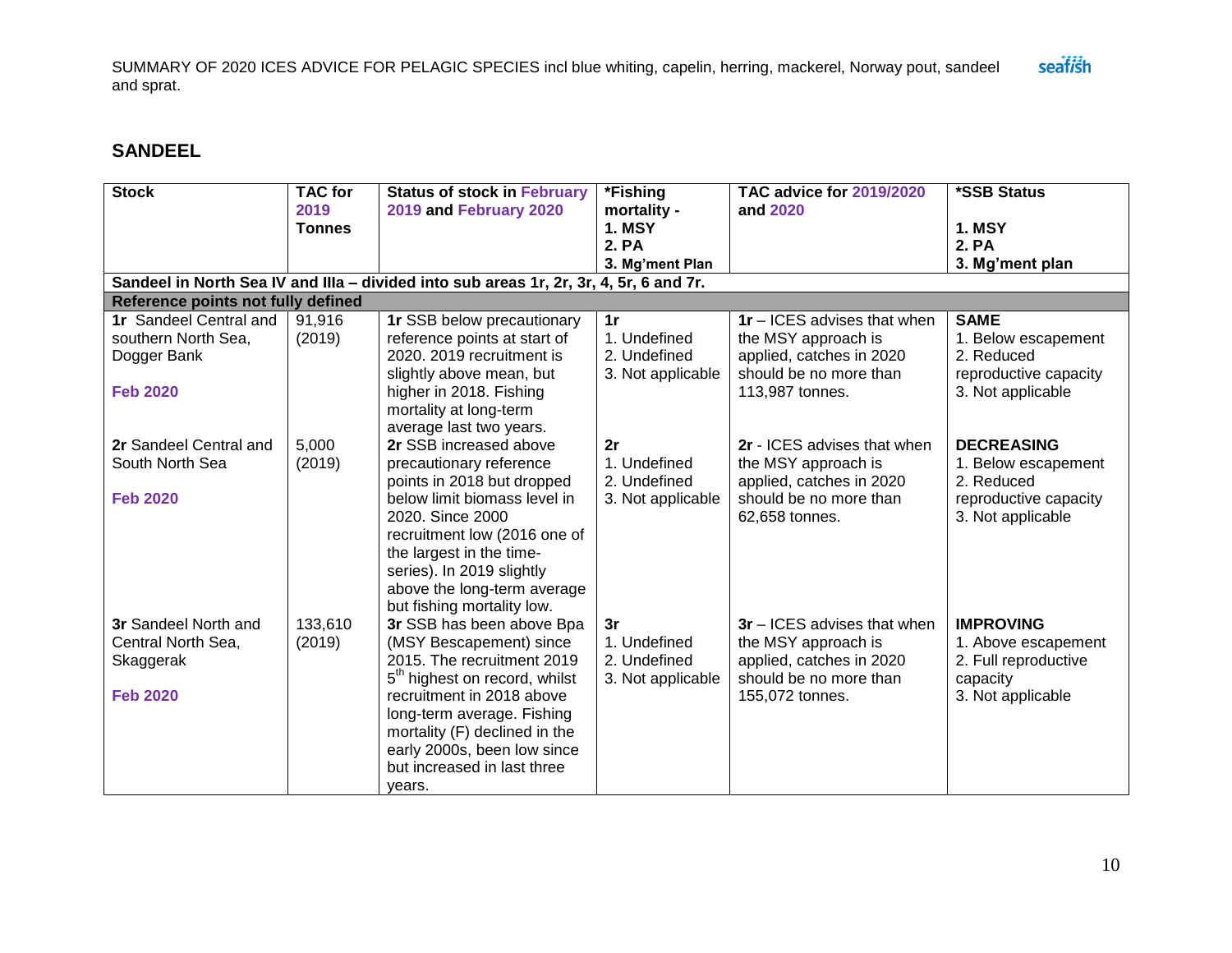### **SANDEEL contd**

| <b>Stock</b>                         | <b>TAC</b> for<br>2018<br><b>Tonnes</b> | <b>Status of stock in February</b><br>2019                                            | *Fishing<br>mortality -<br><b>1. MSY</b> | TAC advice for 2019 and<br>2020                          | *SSB Status<br><b>1. MSY</b> |
|--------------------------------------|-----------------------------------------|---------------------------------------------------------------------------------------|------------------------------------------|----------------------------------------------------------|------------------------------|
|                                      |                                         |                                                                                       | 2. PA                                    |                                                          | <b>2. PA</b>                 |
|                                      |                                         |                                                                                       | 3. Mg'ment Plan                          |                                                          | 3. Mg'ment plan              |
|                                      |                                         | Sandeel in North Sea IV and IIIa -divided into sub areas 1r, 2r, 3r, 4, 5r, 6 and 7r. |                                          |                                                          |                              |
| Reference points not fully defined   |                                         |                                                                                       |                                          |                                                          |                              |
| Area 4 Sandeel North                 | Zero                                    | 4 Fishing mortality low since                                                         | Area 4                                   | <b>Area 4 – ICES advises that</b>                        | <b>DECLINING</b>             |
| and Central North Sea                | (2019)                                  | 2005, increased 2018,                                                                 | 1. Undefined                             | when the MSY approach is                                 | 1. Below escapement          |
| <b>Feb 2020</b>                      |                                         | decreased 2019, SSB                                                                   | 2. Undefined                             | applied, catches in 2020                                 | 2. Increased risk            |
|                                      |                                         | fluctuated. 2019 above the                                                            | 3. Not applicable                        | should be no more than                                   | 3. Not applicable            |
|                                      |                                         | long-term average, following                                                          |                                          | 39,611 tonnes.                                           |                              |
|                                      |                                         | the low recruitment of 2018.                                                          |                                          |                                                          |                              |
| <b>5r</b> Sandeel North North        | Zero                                    | 5r No landings have                                                                   | 5r                                       | 5r - ICES advises that when                              | <b>SAME</b>                  |
| Sea Viking and Bergen<br><b>Bank</b> |                                         | occurred since 2007.<br>Available information is                                      | 1. Undefined<br>2. Undefined             | the precautionary approach<br>is applied, catches should | 1. Unknown<br>2. Unknown     |
| <b>Feb 2019</b>                      |                                         |                                                                                       | 3. Not applicable                        | not increase. This                                       | 3. Not applicable            |
|                                      |                                         | inadequate to evaluate stock<br>status or trends so status is                         |                                          | corresponds to zero catch in                             |                              |
|                                      |                                         | unknown.                                                                              |                                          | 2019 and 2020.                                           |                              |
| Area 6 Sandeel                       | < 175                                   | 6 Available information is                                                            | Area 6                                   | Area 6 - ICES advises that                               | <b>SAME</b>                  |
| Skagerrak, Kattegat                  |                                         | inadequate to evaluate stock                                                          | 1. Undefined                             | when the precautionary                                   | 1. Unknown                   |
| and Belt Sea                         |                                         | status or trends. The state of                                                        | 2. Undefined                             | approach is applied, catches                             | 2. Unknown                   |
| <b>Feb 2019</b>                      |                                         | the stock is therefore                                                                | 3. Not applicable                        | should be no more than 175                               | 3. Not applicable            |
|                                      |                                         | unknown.                                                                              |                                          | tonnes in 2019 and 2020.                                 |                              |
| <b>7r</b> Sandeel Shetland           | Zero                                    | <b>7r</b> The available information                                                   | 7r                                       | <b>7r</b> - ICES advises that when                       | <b>SAME</b>                  |
| area                                 |                                         | is inadequate to evaluate                                                             | 1. Undefined                             | precautionary approach is                                | 1. Unknown                   |
| <b>Feb 2019</b>                      |                                         | stock status or trends. The                                                           | 2. Undefined                             | applied, catches should not                              | 2. Unknown                   |
|                                      |                                         | state of the stock is therefore                                                       | 3. Not applicable                        | increase. This corresponds                               | 3. Not applicable            |
|                                      |                                         | unknown.                                                                              |                                          | to zero catch in 2019/2020.                              |                              |
| Sandeel in 6a West of                | No TAC                                  | The fishery started early                                                             | 1. Unknown                               | ICES has not been                                        | <b>SAME</b>                  |
| Scotland                             |                                         | 1980s - peaked mid-1980s.                                                             | 2. Unknown                               | requested to provide advice                              | 1. Unknown                   |
|                                      |                                         | Fishery is not restricted but                                                         | 3. Not applicable                        | on fishing opportunities for                             | 2. Unknown                   |
| <b>June 2018</b>                     |                                         | landings close to zero since                                                          |                                          | this stock.                                              | 3. Not applicable            |
|                                      |                                         | 2001.                                                                                 |                                          |                                                          |                              |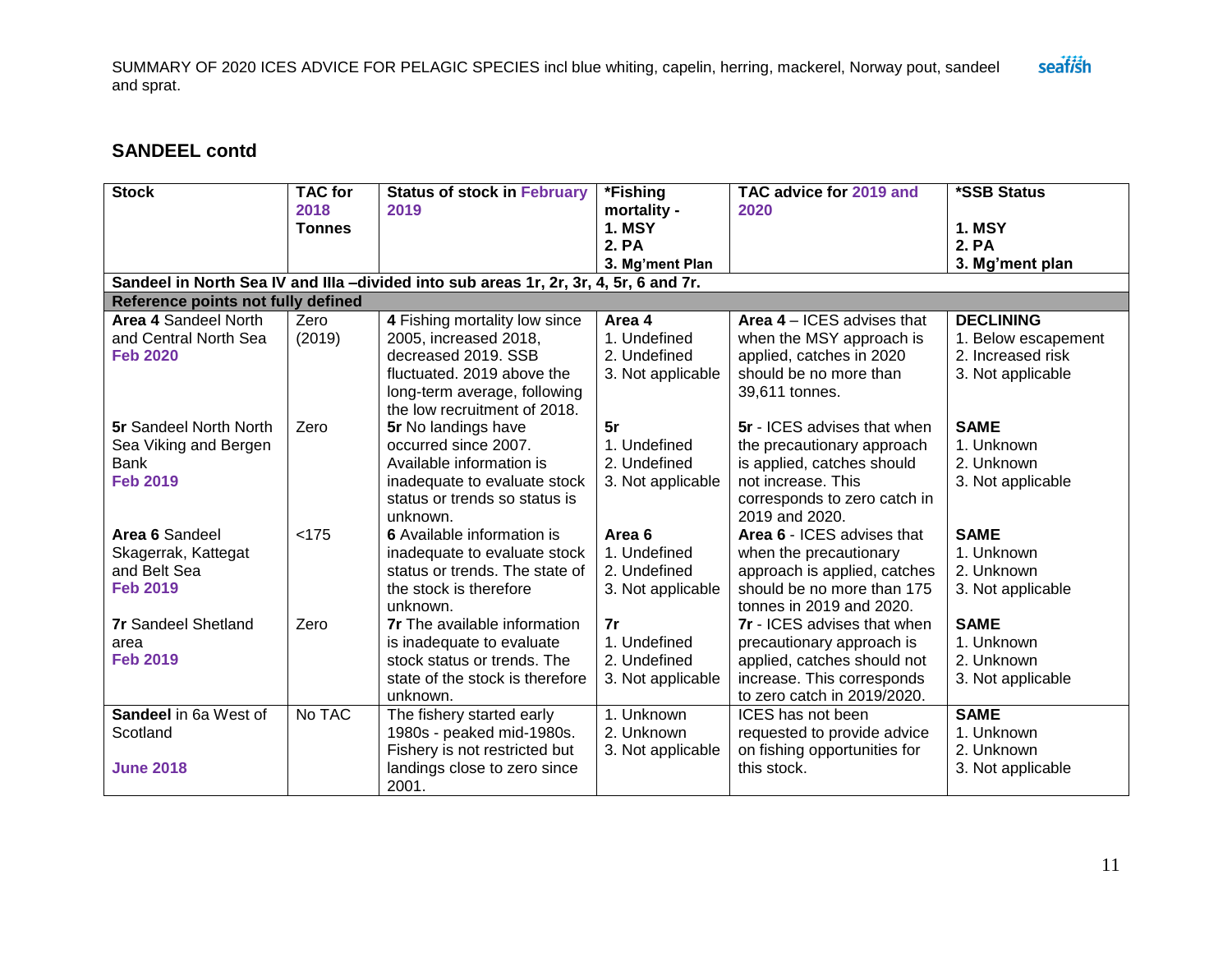# **SPRAT**

| <b>Stock</b>                                                                                                                        | <b>TAC</b> for<br>2020/2021<br><b>Tonnes</b>       | Status of stock in April and<br><b>May 2020</b>                                                                                                                                                                                                                                                                                                                    | *Fishing<br>mortality -<br><b>1. MSY</b><br>2. PA<br>3. Mg'ment Plan | <b>TAC advice for 2020/2021</b>                                                                                                                                                                                                                                                                                                                                                                                                              | *SSB Status<br><b>1. MSY</b><br>2. PA<br>3. Mg'ment plan                                 |
|-------------------------------------------------------------------------------------------------------------------------------------|----------------------------------------------------|--------------------------------------------------------------------------------------------------------------------------------------------------------------------------------------------------------------------------------------------------------------------------------------------------------------------------------------------------------------------|----------------------------------------------------------------------|----------------------------------------------------------------------------------------------------------------------------------------------------------------------------------------------------------------------------------------------------------------------------------------------------------------------------------------------------------------------------------------------------------------------------------------------|------------------------------------------------------------------------------------------|
| Inside safe biological limits                                                                                                       |                                                    |                                                                                                                                                                                                                                                                                                                                                                    |                                                                      |                                                                                                                                                                                                                                                                                                                                                                                                                                              |                                                                                          |
| Sprat in the Baltic<br>Subdivisions 22 - 32<br><b>May 2020</b>                                                                      | <b>Between</b><br>$169,965 -$<br>233,704<br>(2020) | The spawning-stock biomass<br>(SSB) is above MSY<br>Btrigger. The increase in<br>SSB in 2016-2017 is<br>attributable to the strong<br>year class of 2014. The<br>2015-2018 year classes are<br>below or close to average,<br>while the 2019 year class is<br>above average. Fishing<br>mortality (F) has remained<br>above FMSY since 2002.                        | 1. Above<br>2. Harvested<br>sustainably<br>3. Within the<br>range    | ICES advises when the EU<br>multiannual plan (MAP) for<br>the Baltic Sea is applied,<br>catches in 2021 that<br>correspond to the F ranges<br>are between 181,567 tonnes<br>and 316,833 tonnes.<br>Catches higher than those<br>corresponding to FMSY<br>(247,952 tonnes) can only be<br>taken under conditions<br>specified in the MAP, whilst<br>the entire range is<br>considered precautionary<br>when applying the ICES<br>advice rule. | <b>SAME</b><br>1. Above trigger<br>2. Full reproductive<br>capacity<br>3. Above trigger  |
| Sprat in the Skagerrak &<br>Kattegat Division IIIa<br>and North Sea<br>Subarea IV<br><b>April 2020</b><br><b>Abbreviated advice</b> | 138,726<br>1 July<br>$2019 -$<br>30 June<br>2020   | <b>NOTE 2019 ADVICE: The</b><br>spawning-stock biomass<br>(SSB) at 1 July has been<br>above MSY Bescapement<br>since 2013. Fishing mortality<br>(F) has been higher than<br>average for the last four<br>years. Recruitment (R) at 1<br>July in 2018 is estimated to<br>have been below the long-<br>term average, but above the<br>average of the last ten years. | 1. Undefined<br>2. Undefined<br>3. Not<br>applicable                 | ICES advises that when the<br>MSY approach is applied,<br>catches in the period from 1<br>July 2020 to 30 June 2021<br>should be no more than<br>207,807 tonnes.                                                                                                                                                                                                                                                                             | <b>SAME</b><br>1. Above trigger<br>2. Full reproductive<br>capacity<br>3. Not applicable |